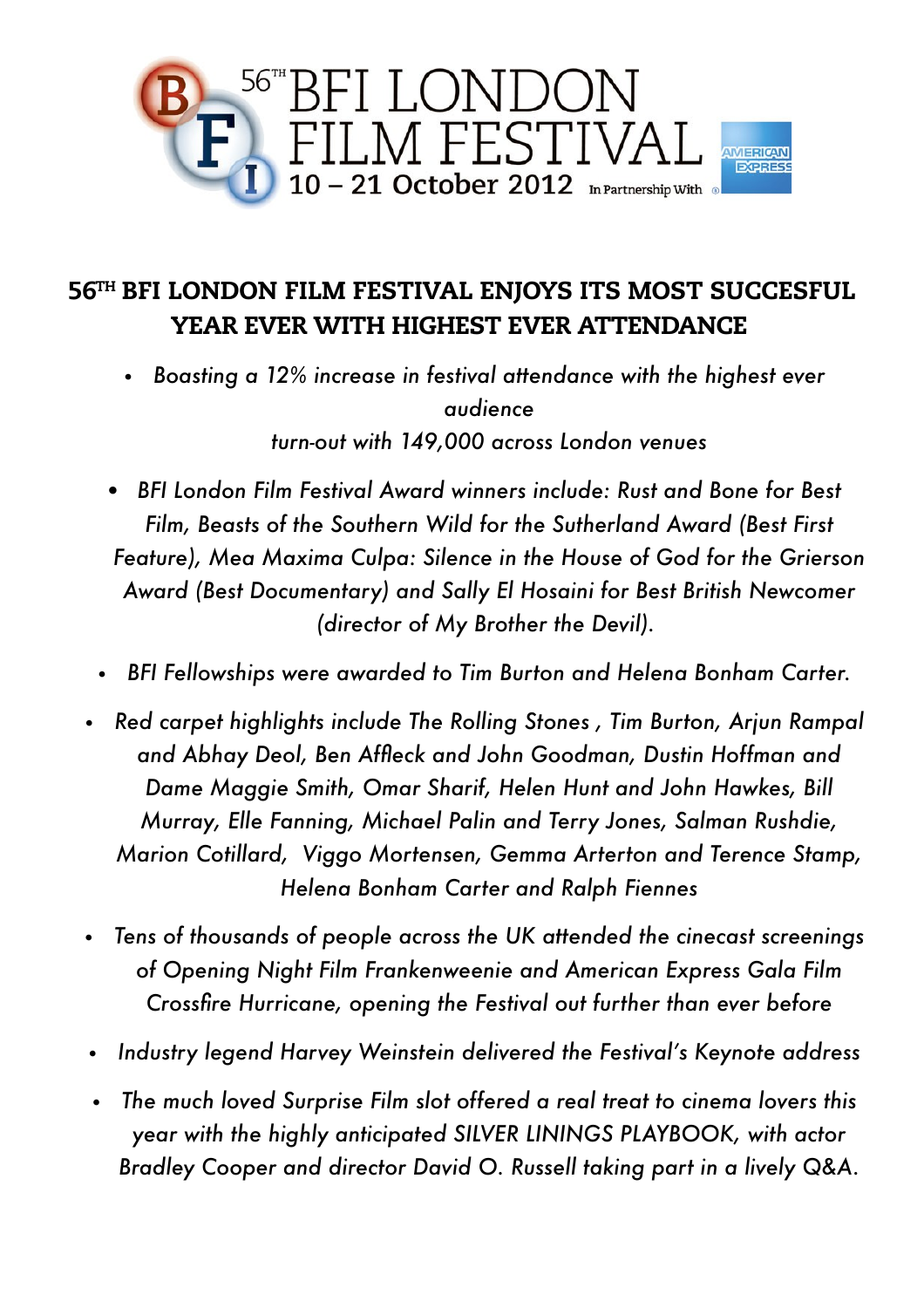**Sunday 21<sup>st</sup> October** The 56<sup>th</sup> BFI London Film Festival, in partnership with American Express, closed tonight with the European premiere of Mike Newell's GREAT EXPECTATIONS and the highest ever audience attendance, with 149,[0](#page-1-0)00<sup>1</sup> film goers enjoying the festival in cinemas all over the capital. New Festival Director Clare Stewart introduced a revised programme structure and competitive sections as well as shortening the festival to 12 days, whilst expanding its reach to more cinemas in London and the rest of the UK with 2 cinecast screenings. In all, the festival screened 228 fiction and documentary features, including 12 World Premieres, 11 International premieres, 37 European premieres and 111 live action and animated shorts from 68 countries. There were 570 filmmaker guests, including 286 UK- based and 284 from outside the UK and 1139 industry delegates attending 43 industry screenings and events.

The new 12-day duration of the Festival gave a concentrated burst of film across more boroughs of London than ever before. The Festival expanded from its traditional Leicester Square cinemas – Odeon West End, Vue West End, Odeon Leicester Square and Empire – and the BFI Southbank to include four additional new venues – Hackney Picturehouse, Renoir, Everyman Screen on the Green, Rich Mix, which joined the existing London venues the ICA, Curzon Mayfair, Ritz Brixton and Ciné Lumière. There were new focused categories – love, debate, dare, laugh, thrill, cult, journeys, sonic and family –introduced to help Festival goers find the films that mean the most to them and to open up entry points for new audiences from some of the 200 films playing at the Festival.

Other changes to the Festival's format included the Festival Awards which have been enhanced by introducing competitive sections. The Best Film Award, the Sutherland Award for First Feature Film, and the Grierson Award for documentary filmmaking were presented to winning films from three programme sections: Official Competition, First Feature Competition and Documentary Competition, giving much more prominence to participating films. In a bid to bring the Festival to a wider audience, both FRANKENWEENIE and CROSSFIRE HURRICANE were screened simultaneously to cinemas across the UK via satellite link, giving the cinema going public the opportunity to enjoy all the glitz and glamour from the Leicester Square red carpet as part of the Festival's drive to put the UK audience at the heart of the Festival-going experience. Tens of thousands of people across the UK, Ireland and Europe attended these cinecast screenings.

<span id="page-1-0"></span>High-profile international filmmakers and actors graced the red carpet over the 12 days. Opening the Festival was the European premiere screening of FRANKENWEENIE with director Tim Burton in attendance along with actors Martin Landau, Martin Short and Catherine O'Hara . The Festival finished with the Closing Night Gala screening of GREAT EXPECTATIONS attended by Helena Bonham Carter,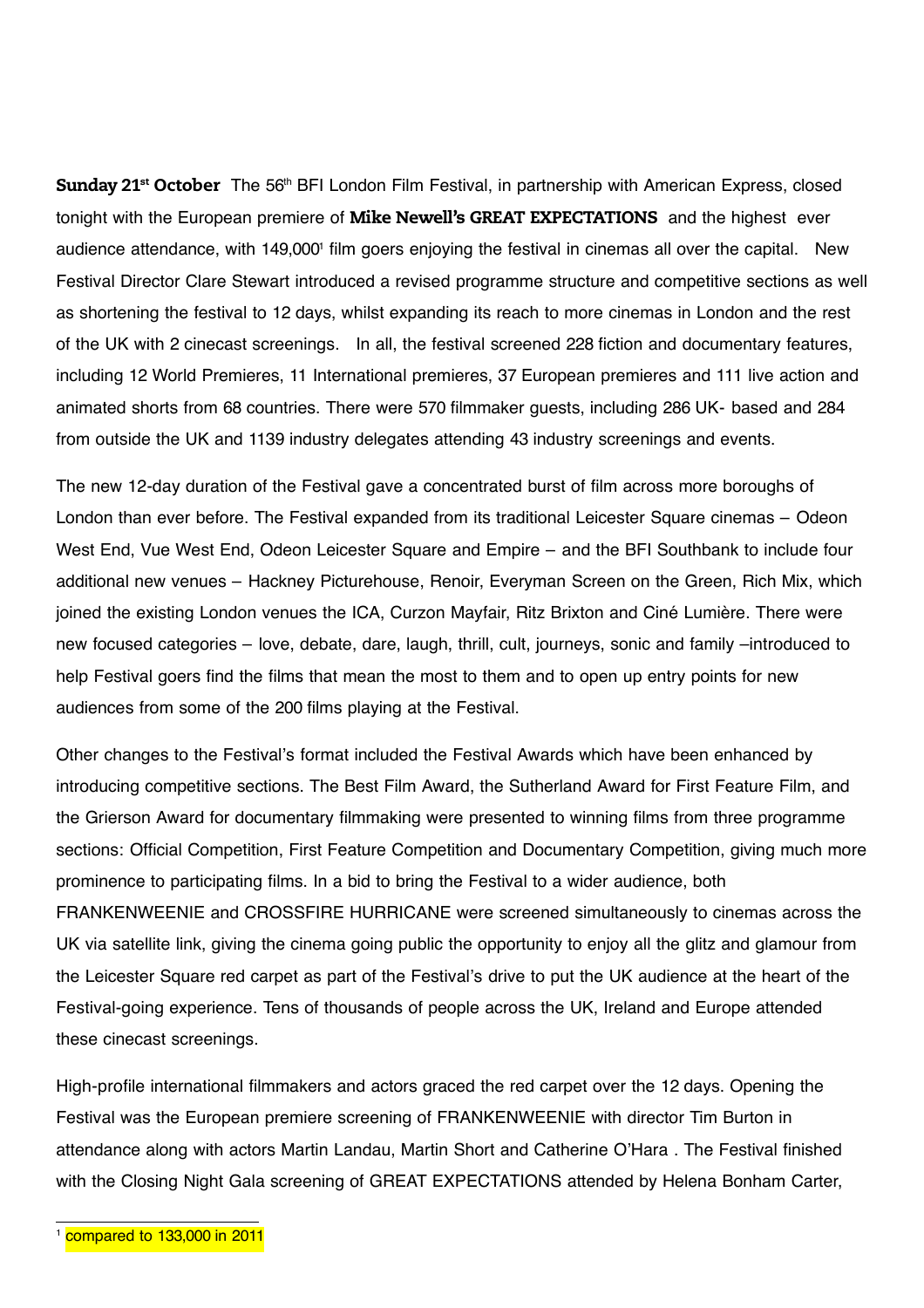Holliday Grainger, Ralph Fiennes, Robbie Coltrane, Tamzin Outhwaite, David Walliams and Jeremy Irvine, director Mike Newell and writer David Nicholls.

Other actors bringing red carpet glamour to Leicester Square on a daily basis included HYDE PARK ON HUDSON stars Bill Murray and Samuel West along with director Roger Michell; Paul Bettany for BLOOD; Elle Fanning and Alice Englert for GINGER AND ROSA; Marion Cotillard and Matthias Schoenaerts who were joined by director Jacques Audiard for RUST AND BONE, whilst Chris O'Dowd headed up THE SAPPHIRES premiere alongside actresses Jessica Mauboy, Deborah Mailman, Miranda Tapsell and Shari Sebbens. Helen Hunt and John Hawkes were present for THE SESSIONS; Ben Affleck graced the red carpet as both actor and director for ARGO and was joined by fellow actors John Goodman and Bryan Cranston; whilst music legends The Rolling Stones brought rock ʻn' roll glamour to the red carpet with Mick Jagger, Keith Richards, Ronnie Wood and Charlie Watts presenting their film CROSSFIRE HURRICANE along with director Brett Morgen.

British cinema once again had a strong presence at the Festival with films such as QUARTET, featuring a sterling British cast including Dame Maggie Smith, Pauline Collins, Tom Courtenay and Billy Connolly all of whom attended the Gala Screening alongside Dustin Hoffman making his directorial film debut. Director Paul Andrew Williams and Gemma Arterton and Terrence Stamp were present to introduce SONG FOR MARION. A LIAR'S AUTOBIOGRAPHY with director/producer Bill Jones, director/producer Ben Timlett, director Jeff Simpson, actors Michael Palin and Terry Jones, all turned out to lend their support. Director/writer Kieran Evans introduced KELLY + VICTOR, with actors Julian Morris, Antonia Campbell-Hughes and producer Janine Marmot. EVERYDAY director Michael Winterbottom attended with cast members John Simm, Shirley Henderson, young acting siblings Shaun Kirk, Katrina Kirk, Robert Kirk, Stephanie Kirk and producer Melissa Paramenter. Director Ben Wheatley and cast members Alice Lowe and Steve Oram were also present at SIGHTSEERS.

In addition international filmmakers were welcomed to the capital. These included Mira Nair (THE RELUCTANT FUNDAMENTALIST); Haifaa Al Mansour (WADJDA); Michael Haneke, Cannes Palme d'Or winner (AMOUR); Benh Zeitlin (BEASTS OF THE SOUTHERN WILD); Deepa Mehta ( MIDNIGHT'S CHILDREN), Pablo Larrain (NO); Rama Burshtein (FILL THE VOID), Ira Sachs (KEEP THE LIGHTS ON); Alix Lambert (BAYOU BLUE); Pablo Trapero (WHITE ELEPHANT); Thomas Vinterberg (THE HUNT).

A diverse range of documentaries were enhanced by the presence of the filmmakers including Charlie Paul & Lucy Paul (FOR NO GOOD REASON); Amy Berg (WEST OF MEMPHIS); Nick Ryan (THE SUMMIT), Alex Gibney (MEA MAXIMA CULPA: SILENCE IN THE HOUSE OF GOD); Sébastien Lifshitz (LES INVISIBLES); Greg Olliver (TURNED TOWARD THE SUN); Liz Garbus (LOVE MARILYN); Sarah Gavron (VILLAGE AT THE END OF THE WORLD); Sophie Fiennes and subject Slavoj Zizek (THE PERVERT'S GUIDE TO IDEOLOGY); and Jay Bulger (BEWARE OF MR. BAKER). Highlights from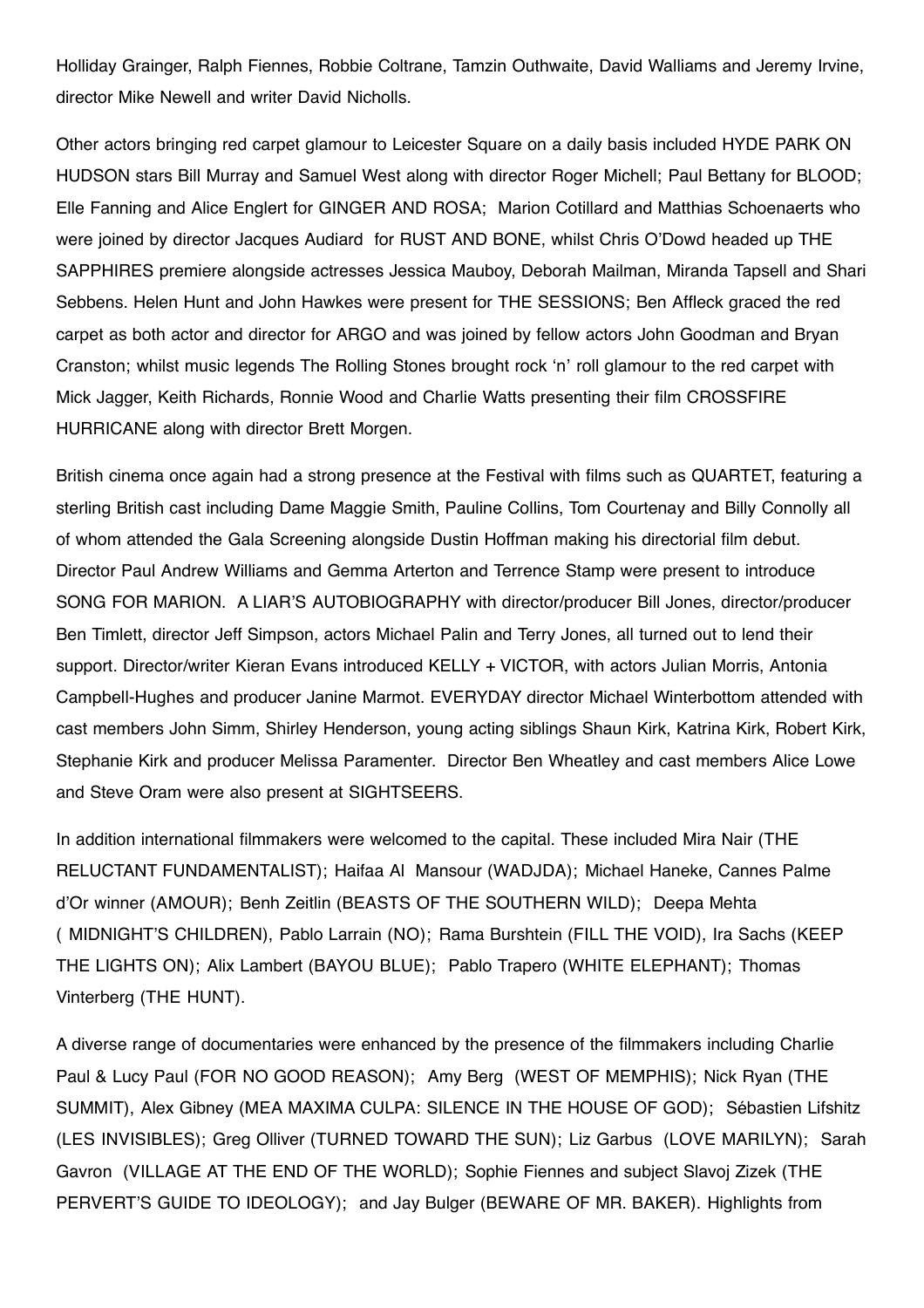Treasure from the Archive included LAWRENCE OF ARABIA, THE SPANISH DANCER and the BFI Archive's gala screening of THE MANXMAN, which rounded off their Hitchcock celebration.

This year's Screen Talks included leading actor Viggo Mortensen, award-winning actress Marion Cotillard, celebrated author Salman Rushdie and award winning documentary maker Alex Gibney, whilst Ian Neil, David Wasco and Sandy Reynolds Wasco led Masterclasses. Exhibitions and other events included The Art of Frankenwenie Exhibition, and an illustrated talk on the legendary designer Edith Head by costume designer Deborah Nadoolman Landis. Following the screening of JAPAN IN A DAY, the filmmakers conducted a live Q&A link from the World Premiere at the Tokyo International Film Festival.

The new Sonic strand saw a strong line-up of titles including SPIKE ISLAND, GOOD VIBRATIONS, BIG STAR NOTHING CAN HURT ME NOW and THE SECRET DISCO REVOLUTION. Continuing the yearround Sonic Cinema Programme, several special events celebrating the links between music and film took place including a screening of THIS IS ENGLAND with a live score and Sigur Rós The Valtari Mystery Film Experiment with Q & A. The Cult Strand featured a diverse range of films including ANTIVIRAL, BLANCANIEVES, THE JEFFREY DAHMER FILES, ROOM 237 and MY AMITYVILLE HORROR.

Last night the BFI London Film Festival Awards were held at Banqueting House, introduced by BFI Chairman Greg Dyke and hosted by Sue Perkins. The winner of the Best Film award RUST AND BONE, was announced by President of the Official Competition Jury Sir David Hare. Best British Newcomer went to Sally El Hosaini, director/screenwriter for MY BROTHER THE DEVIL presented by Olivia Colman and Tom Hiddleston. Helen McCrory presented the long-standing Sutherland Award for Best First Feature to Benh Zeitlin, director of BEASTS OF THE SOUTHERN WILD. The winning recipient of the Grierson Award for Best Documentary went to Alex Gibney, director and screenwriter of MEA MAXIMA CULPA: SILENCE IN THE HOUSE OF GOD. The jury was chaired by Roger Graef.

Also at the Awards ceremony last night, both Tim Burton and Helena Bonham Carter each received the BFI Fellowships, the highest accolade bestowed by the BFI. Tim Burton was presented with his award by Sir Christopher Lee and Helena Bonham Carter received her award from Sir Trevor Nunn.

The Festival hosted a wide-range of industry-related events including Power to the Pixel's *Cross-Media Forum* and the sixth *Film London Production Finance Market* which brought together UK and international producers and financiers. The Festival again ran its highly-regarded filmmaker training programme, *Think-Shoot-Distribute*, supported by Creative Skillset, Film London, Creative England, Adobe and the Hospital Club, whilst the annual Buyers and Sellers Screenings at the Curzon Soho showing 41 feature films without UK distribution attracted a record 1088 attendees. Other highlights of the Industry Programme included the *Industry Keynote* given by BFI Fellow Harvey Weinstein, CBE, in collaboration with Directors UK and an *In Conversation* with Director Roger Michell whose new film HYDE PARK ON HUDSON screened as the Centrepiece Gala supported by the Mayor of London, and *Understanding the Hearts*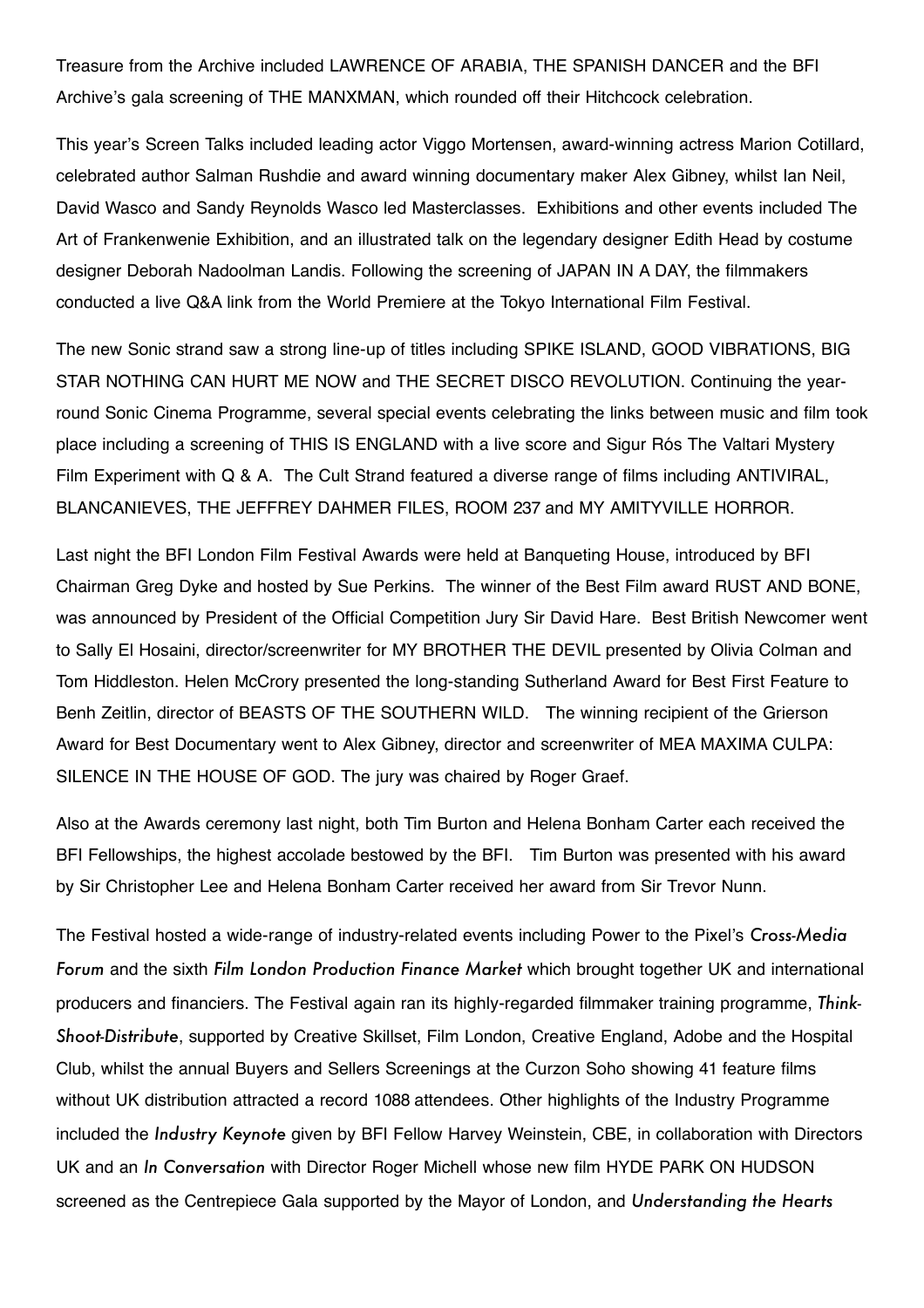*and Minds of British Audiences*, a presentation and debate on the films we watch, the ways we watch them and what this means for the UK film industry.

The Education programme offered a successful range of events, including Q&As with leading directors, screenwriters and animators, free morning film screenings, as well as opportunities for young audiences to get hands-on experience in projects and workshops.

The series of five Filmmakers' Afternoon Teas saw 63 directors and five actors complete a total of 186 interviews with national, regional and international journalists. There were 85 press screenings and a total of 1362 accredited press delegates attended.

For further press information about The 56<sup>th</sup> BFI London Film Festival please contact:

**PREMIER** 

Christelle Randall/ Linda Russell Tel: +44 20 7292 8330

Email: [christelle.randall@premiercomms.com/](mailto:christelle.randall@premiercomms.com/) linda.russell@premiercomms.com

Website: [www.premiercomm](http://www.premiercom/)s.com

For film images please go to: [www.image.net](http://www.image.net/)

BFI Press Enquiries +44 (0)20 7957 4833 Press Office [pressoffice@bfi.org.uk](mailto:pressoffice@bfi.org.uk)

### Notes to Editors

### About the BFI

The BFI is the lead body for film in the UK with the ambition to create a flourishing film environment in which innovation, opportunity and creativity can thrive by:

Connecting audiences to the widest choice of British and World cinema

Preserving and restoring the most significant film collection in the world for today and future generations

Championing emerging and world class film makers in the UK

Investing in creative, distinctive and entertaining work